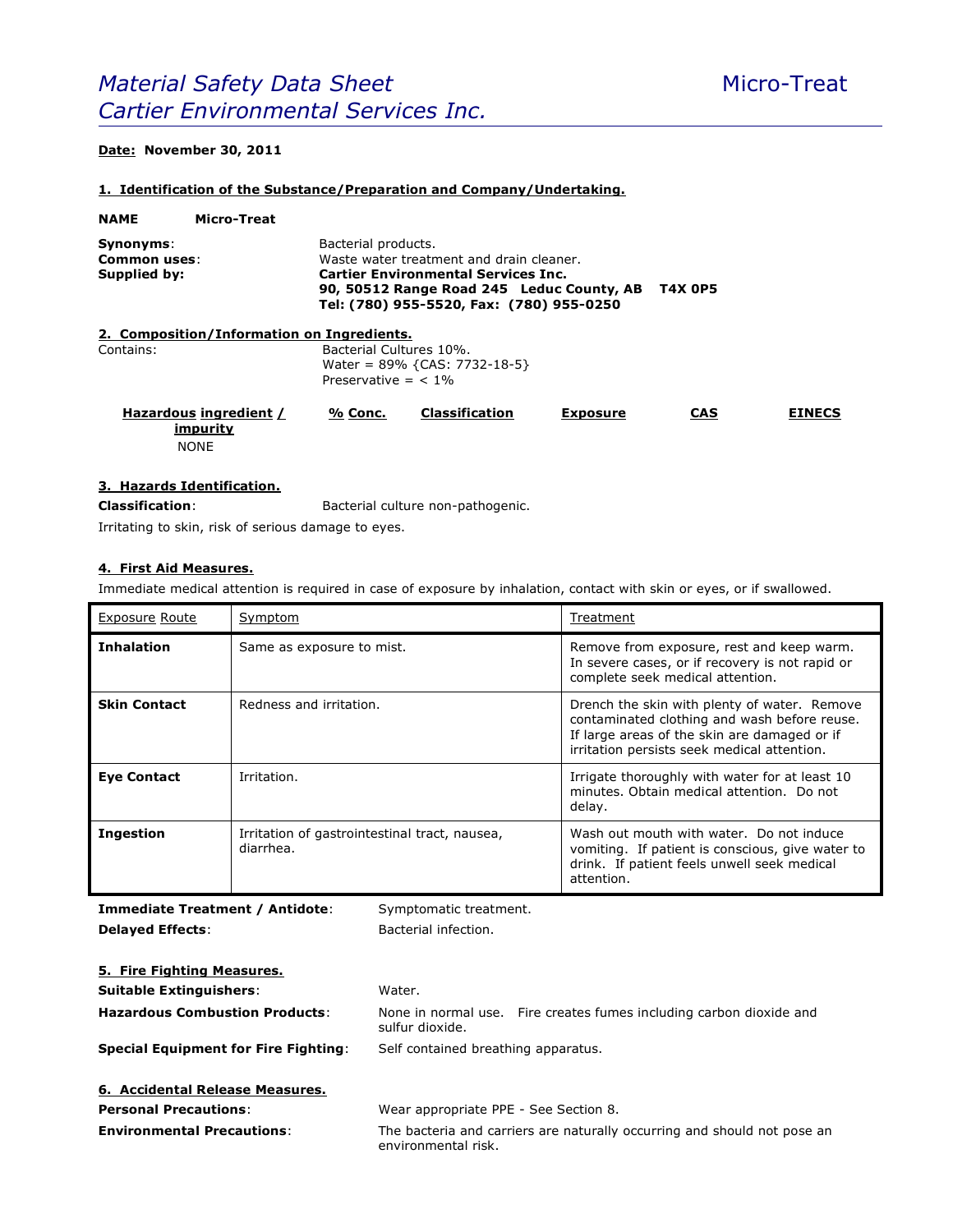| <b>Clean up Procedure:</b>                         | Vacuum or sweep up avoiding generation of mist. Place in suitable labeled<br>containers and hold for waste disposal. Wash spill site with water. If<br>bacterial contamination is an issue use chlorine to kill the bacillus spores. |                                                                       |  |                |             |  |
|----------------------------------------------------|--------------------------------------------------------------------------------------------------------------------------------------------------------------------------------------------------------------------------------------|-----------------------------------------------------------------------|--|----------------|-------------|--|
| 7. Handling & Storage.                             |                                                                                                                                                                                                                                      |                                                                       |  |                |             |  |
| <b>Handling</b>                                    | Ventilation: Good general ventilation.                                                                                                                                                                                               |                                                                       |  |                |             |  |
|                                                    |                                                                                                                                                                                                                                      | <b>Recommended procedures &amp; equipment:</b> avoid creating mist.   |  |                |             |  |
| <b>Storage</b>                                     |                                                                                                                                                                                                                                      | Temperature range:<br>0 deg C to 40 deg C for product viability only. |  |                |             |  |
|                                                    | <b>Humidity range: all.</b>                                                                                                                                                                                                          |                                                                       |  |                |             |  |
| Keep away from:                                    | See Section 10.                                                                                                                                                                                                                      |                                                                       |  |                |             |  |
| <b>Suitable storage Media:</b>                     |                                                                                                                                                                                                                                      | Original container with closed lid.                                   |  |                |             |  |
| Precautions against static discharge: recommended. |                                                                                                                                                                                                                                      |                                                                       |  |                |             |  |
|                                                    |                                                                                                                                                                                                                                      |                                                                       |  |                |             |  |
|                                                    | 8. Exposure Controls/Personal Protection.                                                                                                                                                                                            |                                                                       |  |                |             |  |
| <b>Exposure standards:</b>                         |                                                                                                                                                                                                                                      |                                                                       |  |                |             |  |
|                                                    | <b>Component</b>                                                                                                                                                                                                                     | LTEL (8h TWA)                                                         |  | STEL (15 mins) | <b>Type</b> |  |
| None                                               |                                                                                                                                                                                                                                      |                                                                       |  |                |             |  |
| <b>Personal Protective Equipment:</b>              |                                                                                                                                                                                                                                      |                                                                       |  |                |             |  |
| <b>Respiratory:</b>                                | Dust mask.                                                                                                                                                                                                                           |                                                                       |  |                |             |  |
| Hand:                                              | Wash hands after use. Gloves recommended.                                                                                                                                                                                            |                                                                       |  |                |             |  |
| Eye:                                               | Safety glasses or goggles recommended.                                                                                                                                                                                               |                                                                       |  |                |             |  |
|                                                    |                                                                                                                                                                                                                                      |                                                                       |  |                |             |  |

**Skin:** Wash after exposure. Overalls and boots recommended.

**Environmental Controls**: Users should be aware of environmental considerations and their duties under the environmental protection act.

**Hygiene Measures**: Always wash thoroughly after handling chemicals.

## **9. Physical & Chemical Properties.**

| <b>Appearance</b>                | Water like liquid, straw                                       |
|----------------------------------|----------------------------------------------------------------|
| Odor                             | Earthy                                                         |
| рH                               | Neutral 8.0                                                    |
| <b>Boiling Point/range</b>       | Similar to water                                               |
| <b>Melting Point/range</b>       | Similar to water                                               |
| <b>Flash point</b>               | Not Applicable                                                 |
| <b>Flammability</b>              | Not flammable under normal conditions of storage and handling. |
| <b>Auto-ignition temperature</b> | Not Applicable                                                 |
| <b>Explosive limits</b>          | Not Applicable                                                 |
| <b>Oxidizing Properties</b>      | None                                                           |
| <b>Vapour Pressure</b>           | Similar to water                                               |
| <b>Relative density</b>          | 1.01                                                           |
| Solubility in water              | Soluble. Disperses in water.                                   |
| Solubility in solvent            | Not soluble                                                    |
| <b>Partition coefficient</b>     | Not Applicable                                                 |
| <b>Viscosity</b>                 | Similar to water                                               |
| <b>Vapour density</b>            | Similar to water                                               |
| <b>Evaporation rate</b>          | Similar to water                                               |
| Conductivity                     | Similar to water                                               |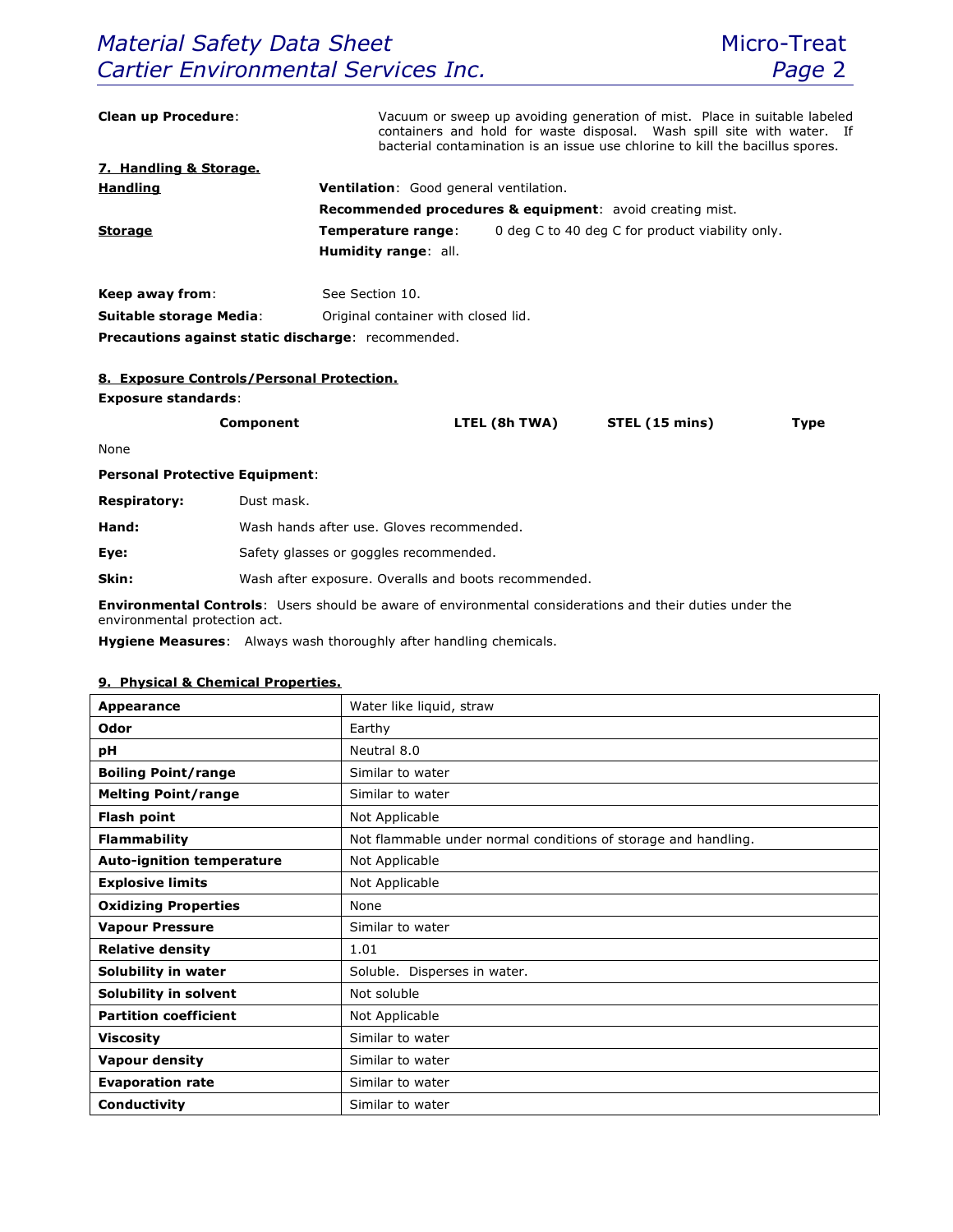| 10. Stability & Reactivity.<br>Stability:                                                                                                                                                                                   | Stable under normal storage and handling conditions.                                                                                                                                                                                                                                                                                                                 |
|-----------------------------------------------------------------------------------------------------------------------------------------------------------------------------------------------------------------------------|----------------------------------------------------------------------------------------------------------------------------------------------------------------------------------------------------------------------------------------------------------------------------------------------------------------------------------------------------------------------|
|                                                                                                                                                                                                                             |                                                                                                                                                                                                                                                                                                                                                                      |
| <b>Conditions to avoid:</b>                                                                                                                                                                                                 | Accumulations of product in enclosed spaces and generation of mist. Avoid<br>contact with oxidizing chemicals.                                                                                                                                                                                                                                                       |
| <b>Materials to avoid:</b>                                                                                                                                                                                                  | Acids and Alkalies may inactivate the bacterial cultures.                                                                                                                                                                                                                                                                                                            |
| Hazardous decomposition products:                                                                                                                                                                                           | Oxides of carbon and sulfur.                                                                                                                                                                                                                                                                                                                                         |
| 11. Toxicological Information.<br><b>LD</b> LO                                                                                                                                                                              | Toxological effects: Low Acute oral toxicity although ingestion will cause irritation of the gastrointestinal tract and<br>may result in nausea and diarrhea. May cause mild mechanical irritation to eyes, skin and mucous membranes. May<br>cause irritation from allergic reaction, especially to people that have a history of allergic reaction.<br>skin-rabbit |
| Greater than 2000 mg/kg<br>LD <sub>50</sub>                                                                                                                                                                                 | oral-rat                                                                                                                                                                                                                                                                                                                                                             |
|                                                                                                                                                                                                                             |                                                                                                                                                                                                                                                                                                                                                                      |
| 12. Ecological Information.<br><b>Environmental Effects:</b>                                                                                                                                                                |                                                                                                                                                                                                                                                                                                                                                                      |
|                                                                                                                                                                                                                             | Minimal impact under normal conditions of use and storage. The bacterial<br>cultures are naturally occurring soil type organisms.<br>The other<br>components are unlikely to bio-accumulate and bio-degradable.                                                                                                                                                      |
| <b>Mobility:</b>                                                                                                                                                                                                            | Disperses in water.                                                                                                                                                                                                                                                                                                                                                  |
| Degradability:                                                                                                                                                                                                              | Contents are bio-degradable.                                                                                                                                                                                                                                                                                                                                         |
| <b>Bio-accumulative potential:</b>                                                                                                                                                                                          | Not likely.                                                                                                                                                                                                                                                                                                                                                          |
| <b>Aquatic Toxicity:</b>                                                                                                                                                                                                    | Not known.                                                                                                                                                                                                                                                                                                                                                           |
|                                                                                                                                                                                                                             |                                                                                                                                                                                                                                                                                                                                                                      |
| 13. Disposal Considerations.                                                                                                                                                                                                |                                                                                                                                                                                                                                                                                                                                                                      |
| Substance:                                                                                                                                                                                                                  | Via an authorized waste disposal contractor to an approved waste disposal<br>site, observing all local and national regulations.                                                                                                                                                                                                                                     |
| <b>Container:</b>                                                                                                                                                                                                           | As substance.                                                                                                                                                                                                                                                                                                                                                        |
| 14. Transport Information.                                                                                                                                                                                                  | Not regulated for transport.                                                                                                                                                                                                                                                                                                                                         |
| UN number<br><b>Primary Hazard</b><br><b>Packing Group</b><br><b>H.I. Number</b><br><b>Proper Shipping name</b>                                                                                                             | <b>Class</b><br><b>Subsidiary Hazard</b><br><b>Emergency Action Code</b><br><b>Marine Pollutant</b><br>Waste water treatment compounds, bacterial culture.                                                                                                                                                                                                           |
| 15. Regulatory Information.<br><b>Label Name</b><br>Micro-Treat<br><b>Symbols</b><br><b>Risk Phrases</b><br><b>Safety Phrases</b><br>E.C. No<br>N/A<br><b>Additional labeling:</b><br>regulations for further information). | no risk or safety phrases stipulated<br>no risk or safety phrases stipulated<br>no risk or safety phrases stipulated<br>Use of this material may be governed by the following regulations: (users are advised to consult these                                                                                                                                       |
|                                                                                                                                                                                                                             |                                                                                                                                                                                                                                                                                                                                                                      |

The information contained in this data sheet does not constitute an assessment of workplace risks.